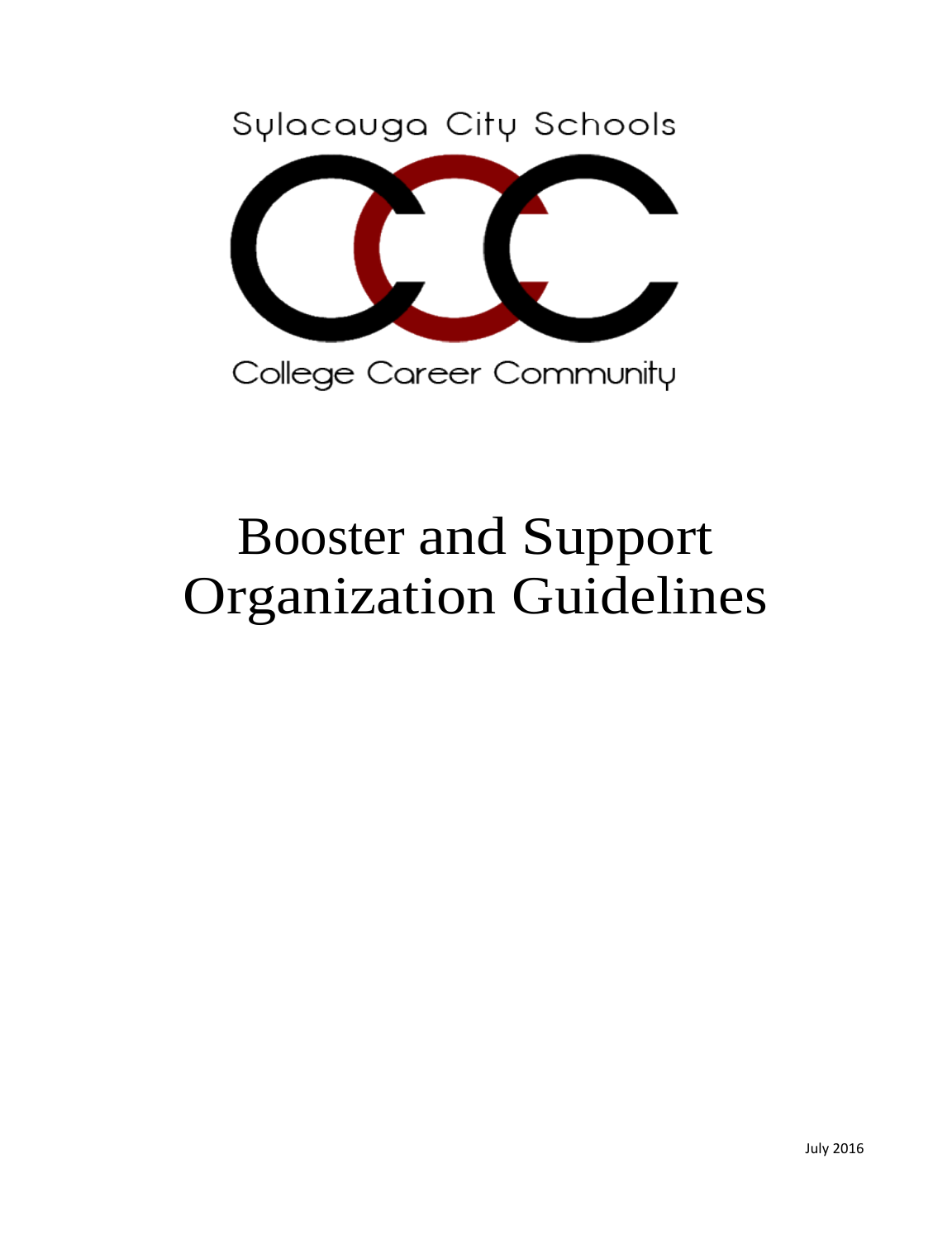Parent Support Organizations provide an invaluable service to our schools. Many of our programs and activities could not exist without your volunteer efforts. Parent Volunteers unselfishly give money and time to our schools to make things better for the students. Thank you for all your support!

It is the Sylacauga City Board of Education's desire and responsibility to insure that guidelines for operating Booster and other Parent Organizations are communicated and followed.

**The most up to date forms for Parent Support Organizations may be found online** at:

**https:[//www.sylacauga.k12.al.us](http://www.madison.k12.al.us/)**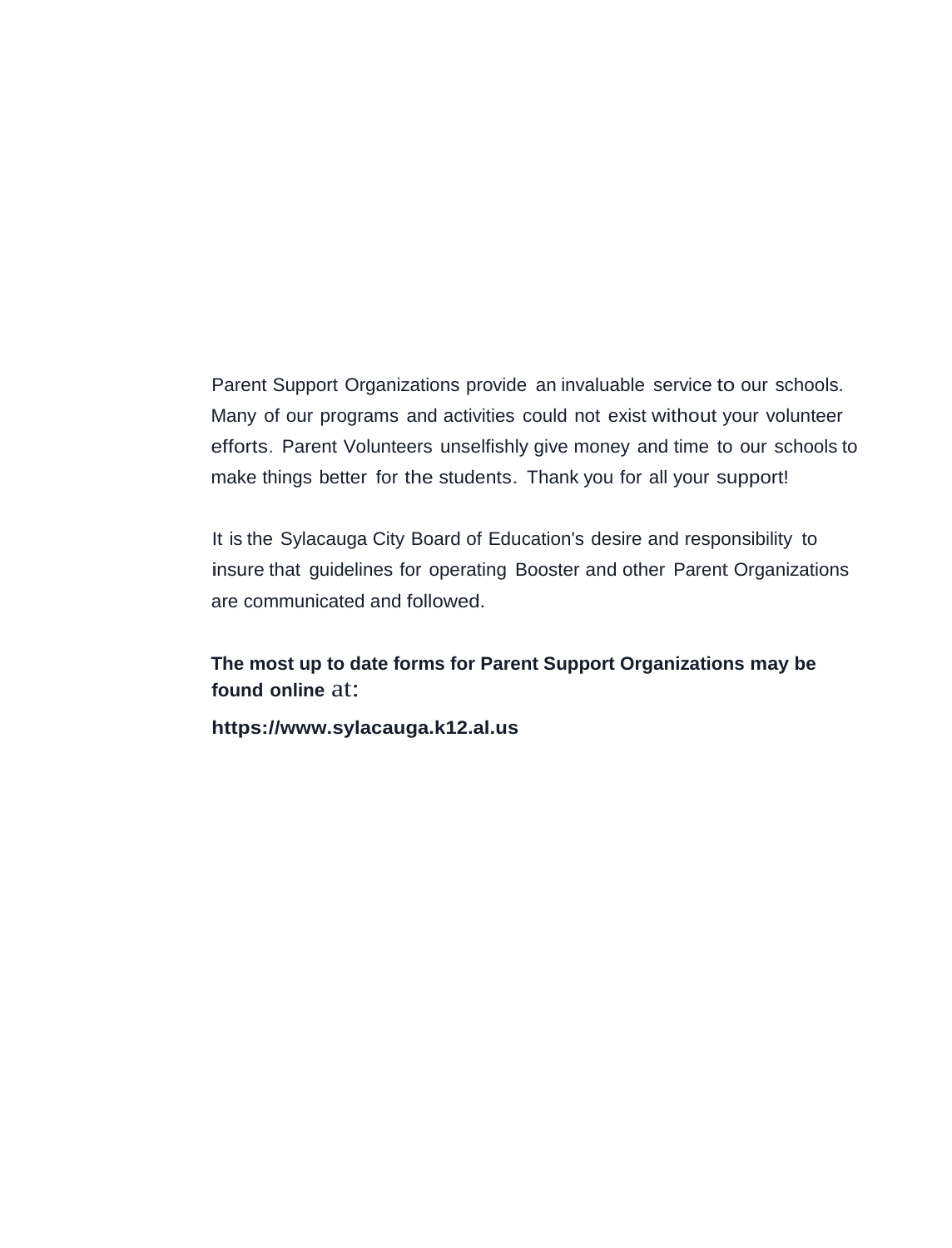# **PARENT ORGANIZATIONS (PTA/PTO)**

Parent and parent/teacher organizations provide a vital role in the education of students. In Alabama public schools, the PTA and the PTO are the most common parent organizations. Both organizations have a national organization that serves the individual school organizations. Each of the national organizations publishes guidance for the financial operations of the individual school organizations. These organizations must have a separate employer identification number (EIN) and a separate mailing address in order to maintain their own records and accounts outside the control of the school. However, these organizations will become school activities if:

- Both parties mutually assent to the fiduciary control of the Principal.
- <sup>A</sup> school employee leads the fund-raising or maintains the accounting records for the organization.

Parent Organizations (PTA/PTO) that maintain financial operations outside the control of the school could create a negative image for the school by failing to maintain proper accounting controls. Accountability for the funds these organizations control includes an agreement between the school and the organization that:

- The organization has obtained an employer identification number from the IRS.
- The organization provides <sup>a</sup> report of the annual audit of the organization to the school.
- The organizations make its financial records available to the school's auditors and authorized school employees upon request.
- The organization provides required financial reports.
- The organization provides proof of a fidelity bond for the treasurer.
- The organization will not provide any payment or benefit to <sup>a</sup> school employee (or <sup>a</sup> family member of a school employee) in violation of the State Ethics Law.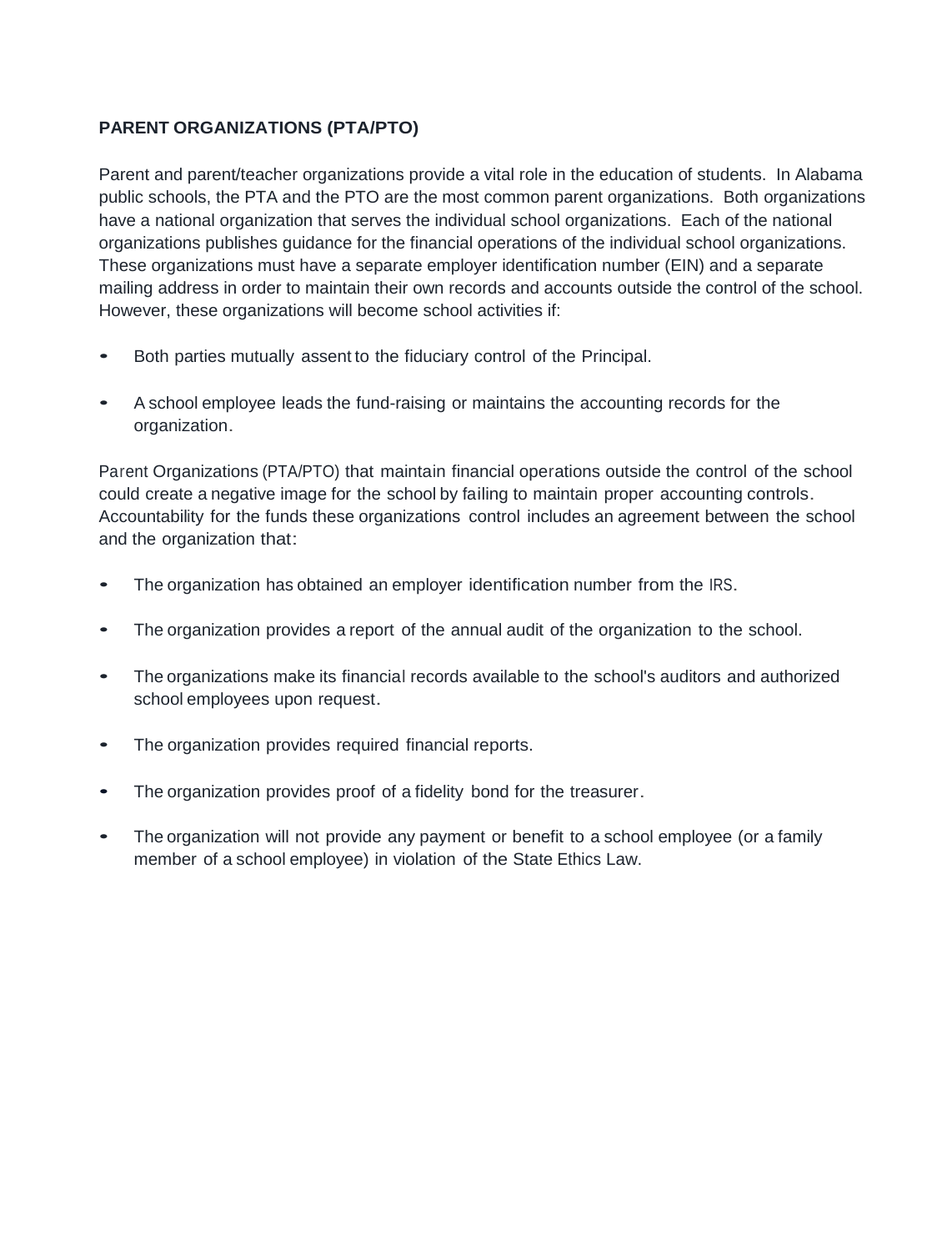# **BOOSTER CLUB REQUIREMENTS**

Booster Clubs help promote, support, and improve extra-curricular activities of the schools in the Sylacauga City School System. Each principal is responsible for the relationship between the school and its Booster Clubs and other parent groups. Since the public perceives Booster Clubs as also representing the school, it is necessary for them to follow these requirements regarding their relationship with the school. The school administration may periodically meet with Booster Clubs to train and monitor their activity as it relates to the school.

# **Relationship with the School:**

The principal or a designee should be invited to all meetings and must approve any activity of the Club that affects the school. Booster Clubs do not have the authority to direct the duties of a school system employee nor do Booster Clubs have the authority to spend money for the school's benefit without the knowledge and approval of the principal or designee. The scheduling of contests, rules for participation, methods of earning letters and all other criteria dealing with school programs are under the jurisdiction of the local school administration. The school administration should apprise Booster Clubs of all school activities related to the purpose of the Club.

Booster Clubs should inform the school administration of all Club activities. The Principal has the authority to dissolve the relationship between the school and the Booster Club at any time.

Minutes should be taken at each meeting. A copy of those minutes should be kept for the Club's records and a copy sent the school's principal or designee.

All expenditures of any Athletic Booster Club should be itemized to insure that required expenditures are reported in conjunction with gender equity state reporting requirements. All funds remaining in the treasury of a dissolved Booster Club should be spent to support the particular program the Club was established to support. All questions by Booster Club members concerning policy or procedure of the Sylacauga City School System are to be directed to the individual school's principal or his/her designated representative.

No checks should be written to employees or employee family members for hours worked by employees outside school hours. All wages paid to employees must be approved by the Board of Education and paid in the employee's payroll check.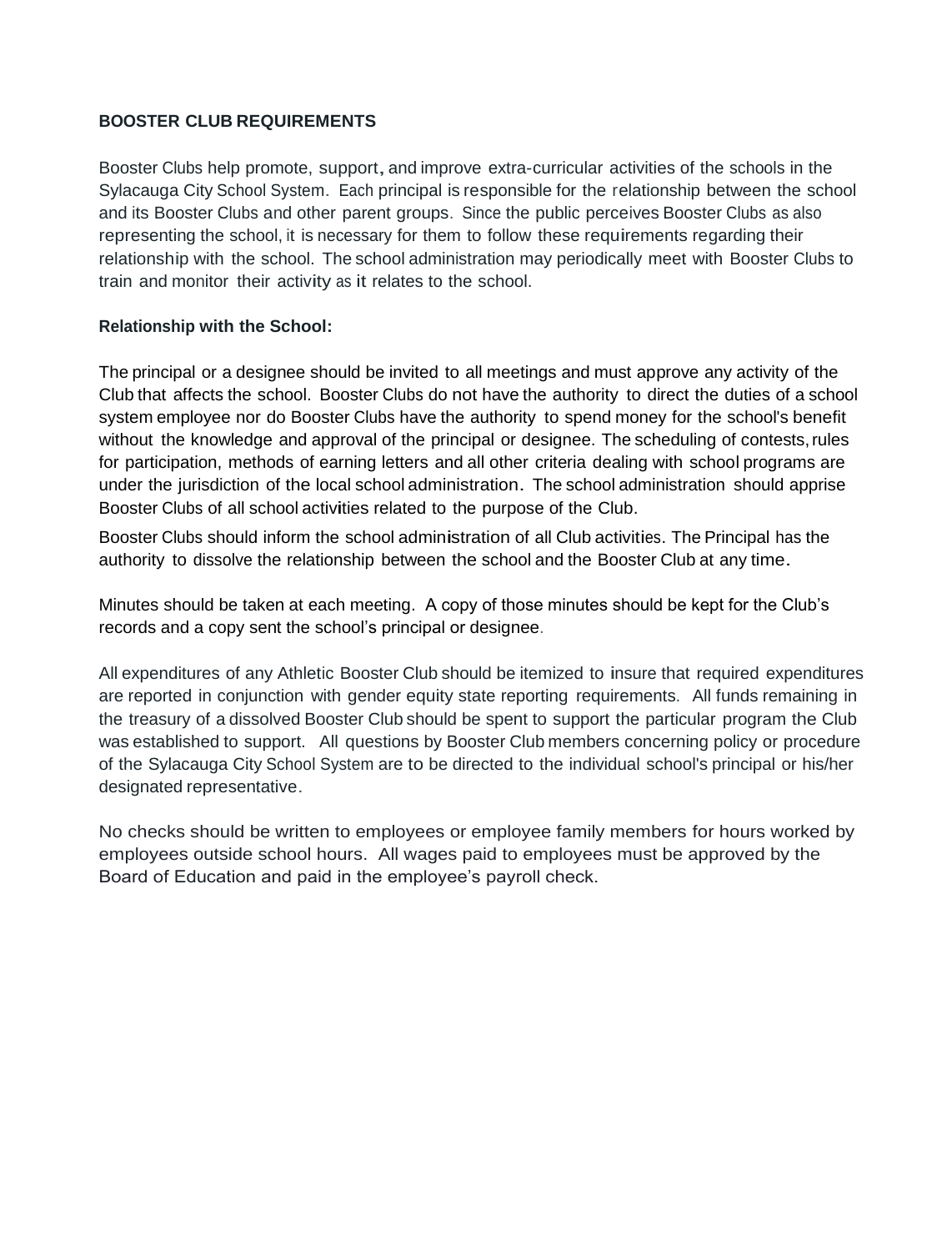# **BOOSTER ORGANIZATIONS**

## **Booster Organizations are not allowed to have outside checking accounts.**

All school sponsored extra-curricular activities must be under control of the school. However, Booster organizations are often formed to support the operation of these activities in a variety of ways. While providing additional financial support for a particular extra-curricular activity, the volunteers in the Booster organizations also enhance community support that often extends to benefit all of the students at a school. Generally, the activities for Booster organizations are considered non-public funds. However, these organizations will become public school funds if:

- <sup>A</sup> school employee serves/holds <sup>a</sup> leadership position in the organization.
- <sup>A</sup> school employee is involved with fund raising or maintains the accounting records of the organization.

All Booster Clubs will deposit funds into the school books. Booster Clubs are not allowed to have outside checking or savings accounts. These activities may be both public and non-public depending on how the funds were raised for the students.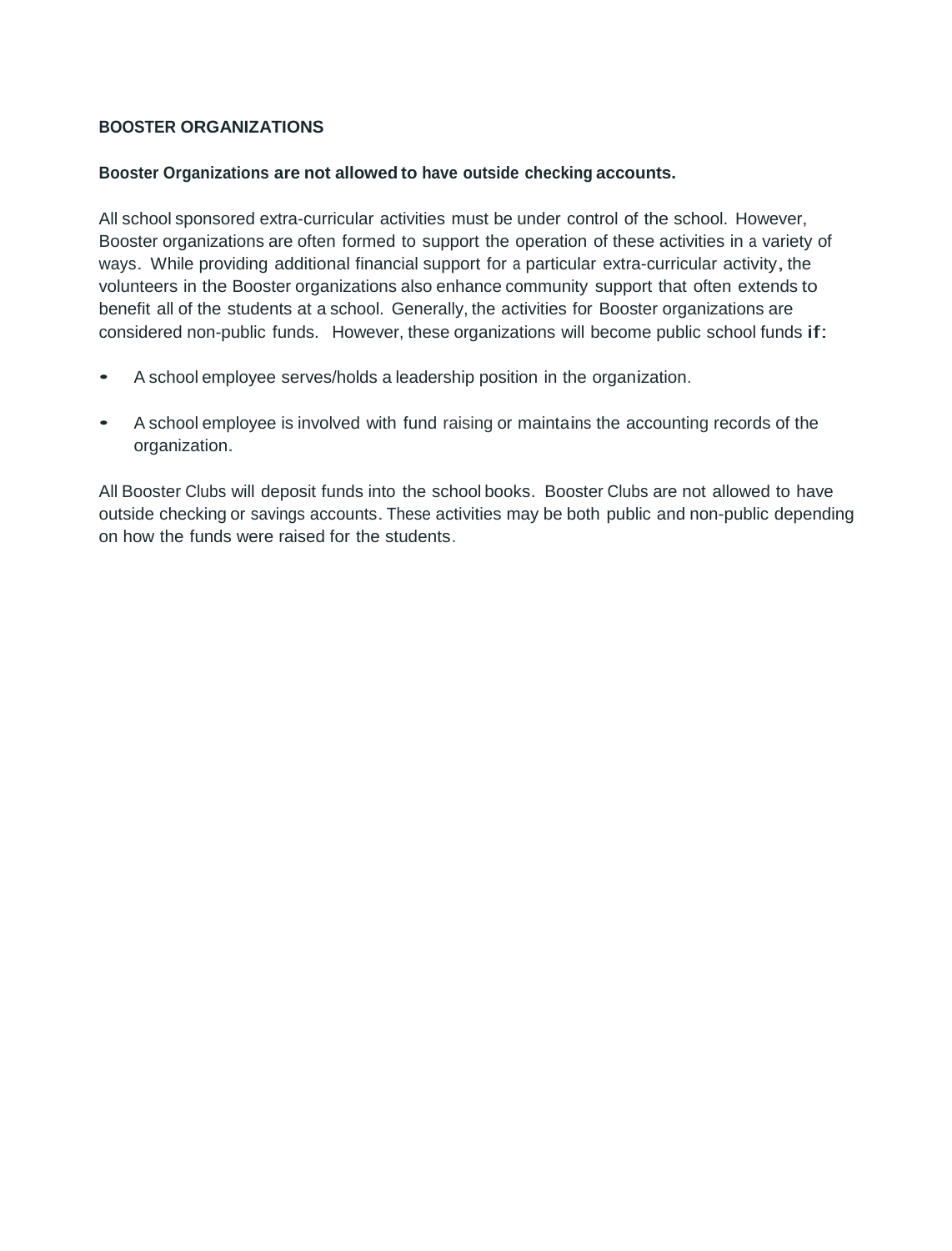## **PUBLIC VERSES NON-PUBLIC FUNDS**

Public Funds are also referred to as Fund 12. Public Funds are money that is generated schoolwide, money that can be used for all students, and money that is controlled by the Principal or any school employee.

An example of Public Funds are admissions and parking at any school sponsored activity or athletic event.

Non-Public Funds are also referred to as Fund 32. Non-Public Funds are money that is restricted for expenditures subject to the intent and authorization of the organization's sponsors and officers. This money is generated for a particular group, money used for that particular group, and money controlled by the students and or a parent organization with elected officers.

Public funds cannot be transferred into a Non Public Account. However, Non Public Funds may be transferred into Public accounts.

Example of legal expenditures from Public Funds:

- Pre-Game meals for athletes and coaches
- Athletic and Band Uniforms when the school retains them at the end of the season.
- Athletic association dues if paid from the athletic account
- Non-Personal Items
- Rewards or Awards in the forms of trophy or plaques for significant contribution.

Examples of legal expenditures from Non-Public Funds:

- Athletic banquets and awards
- Personal items that will be kept (T-shirts, warm ups)
- Championship rings
- **Scholarships**
- Coaches apparel
- Gift cards allowed for significant contribution to programs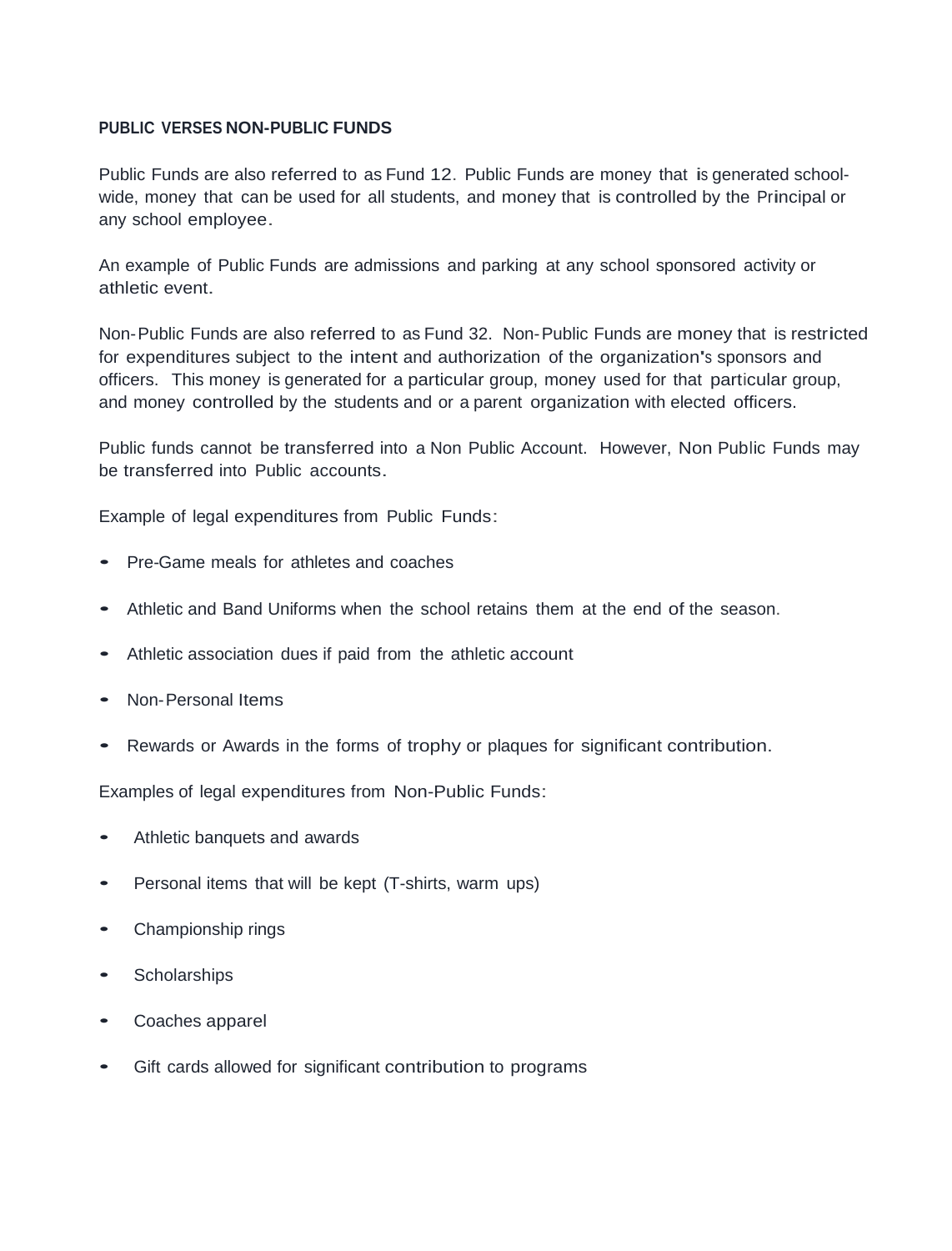# **REQUISITIONS AND PURCHASE ORDERS**

Purchase Orders must be obtained prior to making any purchases.

We should first confirm that the vendor will accept a purchase order.

- <sup>A</sup> requisition is completed with detailed information and given to the school bookkeeper several days in advance of the purchase to be made.
- The requisition is approved by the Principal and then the purchase order is issued after funds are verified.
- Items are then purchased by the booster or parent organization member and <sup>a</sup> detailed, itemized receipt is obtained.
- No sales tax is paid (we are sales tax exempt).
- The receipt should be signed by the booster or parent showing that all items were received and in good condition and given to the bookkeeper.
- The school bookkeeper should pay for the items on the next check run.
- We are not allowed to pay for items before we receive them. Merchandise must be in hand before payment is made.
- Purchase Orders are Void after <sup>90</sup> days.
- Back orders should be avoided.
- School bookkeepers need an officer's signature prior to issuing the purchase order.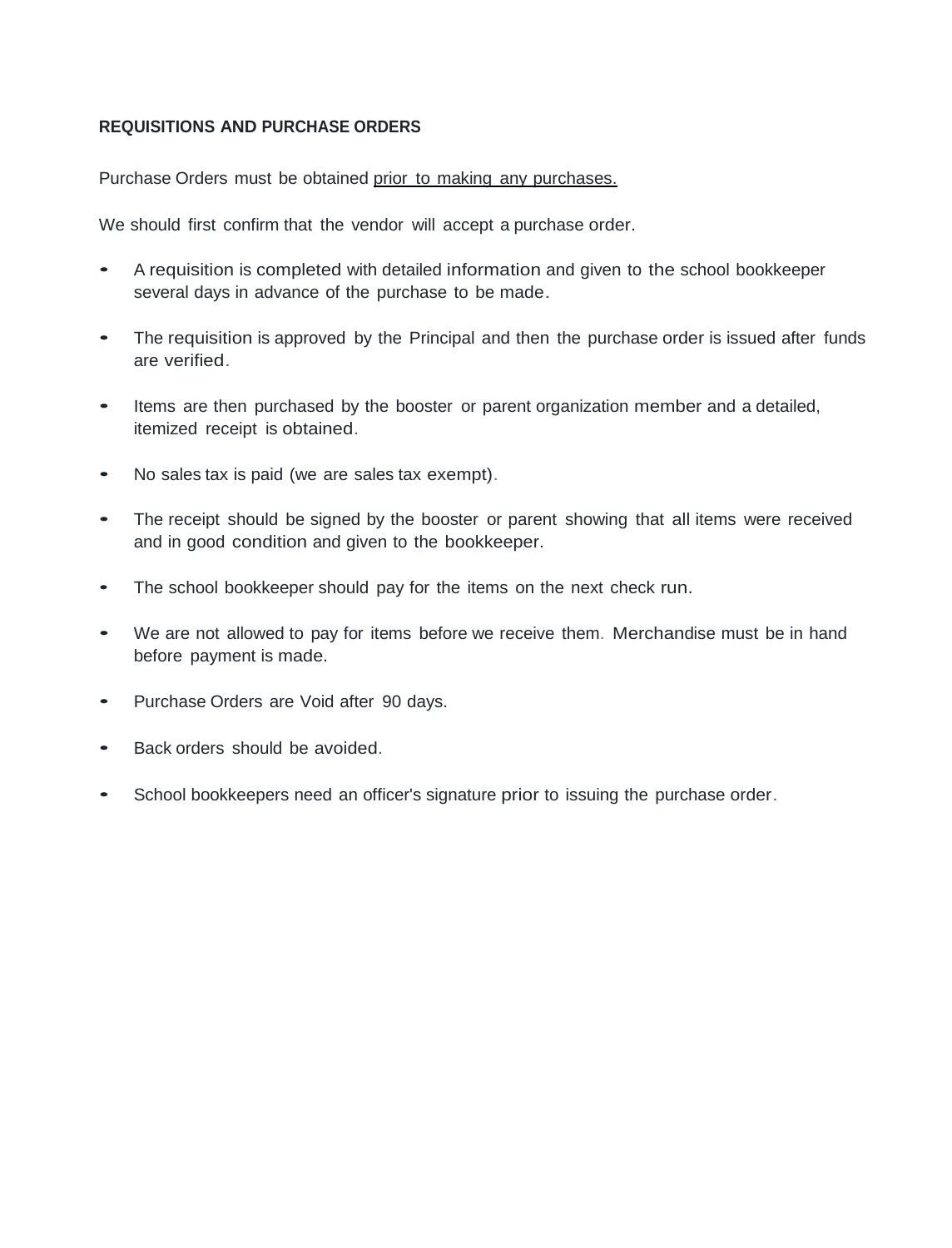# **RECEIPTING MONEY**

- Money must be turned in to the office on <sup>a</sup> DAILY BASIS.
- All money collected from students and parents must be receipted in a school issued receipt book and the receipt should be given immediately – receipts cannot be held in the receipt book.
- All money should be deposited intact. No checks should be cashed for students or faculty.
- Student balances must be reconciled and available at the request.
- Money should be taken to the school office by an adult. No students should handle the money. Policy requests that the person taking the money to the office wait until the money is counted and verified and receive a receipt from the school bookkeeper.
- Documentation is required from the person holding funds as to the reason for holding the money and must be signed by both the person and the school principal.
- Voided receipts should be maintained and stapled in the receipt book.
- White-out or correction tape should not be used. Simply draw one line through and initial if <sup>a</sup> mistake is made on the receipt.
- Missing receipts are viewed by the auditors as missing money. Therefore, documentation in the form of a letter must be written to the Principal and signed for any missing receipts.
- Funds should not be held for "petty cash" or used to reimburse individuals for purchases made without purchase orders.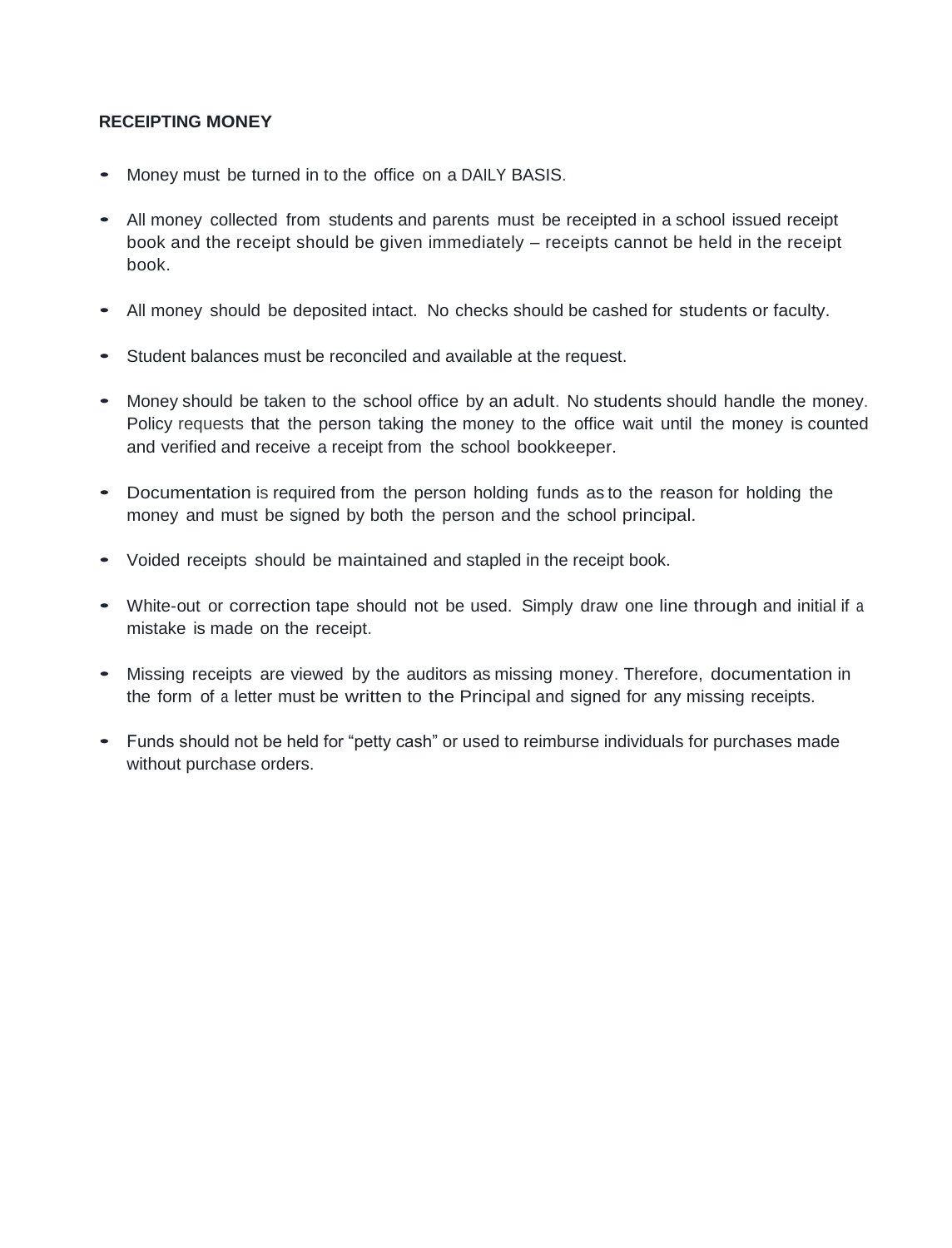# **TICKET SALES**

# **Pre-numbered tickets should be used for all Admissions to all Athletic and Non-Athletic Events.**

Ticket Sales are considered Public Funds and must be deposited into <sup>a</sup> Public Account. Admission prices are set by the Sylacauga City Board of Education and cannot be changed unless approval has been obtained by the Superintendent or the Superintendent's designee.

A Ticket Sales Report should be used at every ticket window, gate or door at which tickets are sold. Change cash should be verified by a seller before gates open. Sellers' names should be listed on the report. At the end of the evening two people should count and verify the money and sign a form stating how much was counted. Money should be given to a school employee who will put the money in safekeeping until it can be deposited by the bookkeeper on the next school day. Money held over the weekend should be dropped in the bank's night depository for safekeeping.

## **CONCESSIONS**

Concessions Sales Reports should be used by each concession stand. Change cash should be verified by a seller before concessions open. Sellers' names should be listed on the report. At the end of the evening two people should count and verify the concession money and sign a form stating how much was counted. Money should be given to a school employee who will put the money in safekeeping until it can be deposited by the bookkeeper on the next school day. Money held over the weekend should be dropped in the bank's night depository for safekeeping.

A separate concession activity could also be used to track revenue and expenditures for a profit analysis.

Concession workers should not cash checks with concession funds. All funds should be deposited in tact as received. Payments for concession orders should be made with a school check instead of cash from concession sales. Funds should not be used to reimburse individuals for purchases made without purchase orders.

At the end of the evening, a minimum of two people should count and verify the concession money and sign a form stating how much was counted.

#### **PARKING CHARGES**

Parking charges are always considered Public Funds and must be deposited into a Public Account in the school books. Tickets should be used for parking and reconciled at the end of the night using the Ticket Sales Report.

#### **EMPLOYEE SPORTS PASSES**

An employee with a valid Sylacauga City Schools' Sports Pass will be admitted free of charge to any athletic event sponsored by Sylacauga City Schools. Employee passes are not valid at playoff games.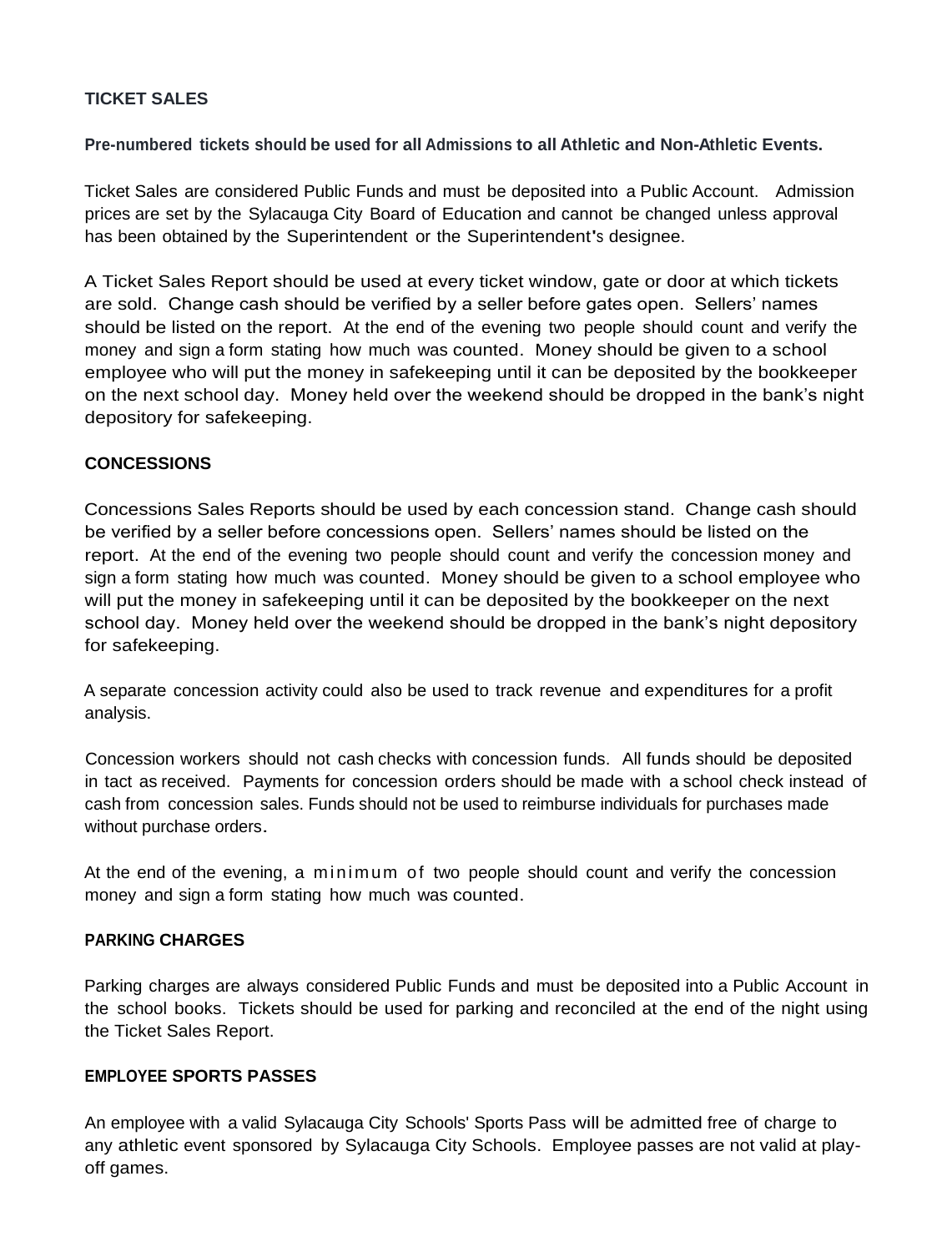# **FUND RAISERS**

- All fund raisers must be pre-authorized by the Principal, Chairman of School Wellness Committee (if the event will be one of the school's 30 exempt fund raisers in the year), Director of CNP/Wellness (if the event involves the sale of food) and Superintendent prior to being held. Section A of a Fund Raiser Authorization Form must be completed in its entirety before the form is sent for approval.
- At the end of the fund raiser, Section B of the Fund Raiser Authorization Form must be completed to account for all money and merchandise.
- Before planning a fund raising activity, consider the safety of students involved in the activity.
- Fund raisers that take place on school campus during the school day are considered public funds.
- Fund raisers cannot be held on another school campus without the prior approval of the school's Principal.

# **FOODS OF MINIMAL NUTRITIONAL VALUE (SNACKS)**

- All food sold on campus during the school day should reinforce food choices that promote good health. The USDA Smart Snacks for Schools requirements must be met, along with policy adopted in 2015 by the State of Alabama School Board.
- The school day is defined as "midnight the night before school begins until 30 minutes after the last bell rings in the afternoon." Therefore, all fundraising activities that involve the sale of food to students during those hours must meet State and Federal requirements. This includes the sale of foods to students on campus before school begins and while they wait on transportation in the afternoon.
- For food items that do meet the criteria, State and Federal requirements further state that no food sales can take place one hour prior to both breakfast and lunch service, and cannot resume less than one hour after the conclusion of meal service.
- According to the Alabama State School Board policy, food items in competition with the CNP scheduled meal times may not be sold or provided free of charge to students.
- A school may sponsor up to and not to exceed 30 exempt fund raisers per year, for no more than one (1) day each in length. Exempt fund raiser foods are prohibited from being sold as a la carte items, in vending machines or in school stores, or before school on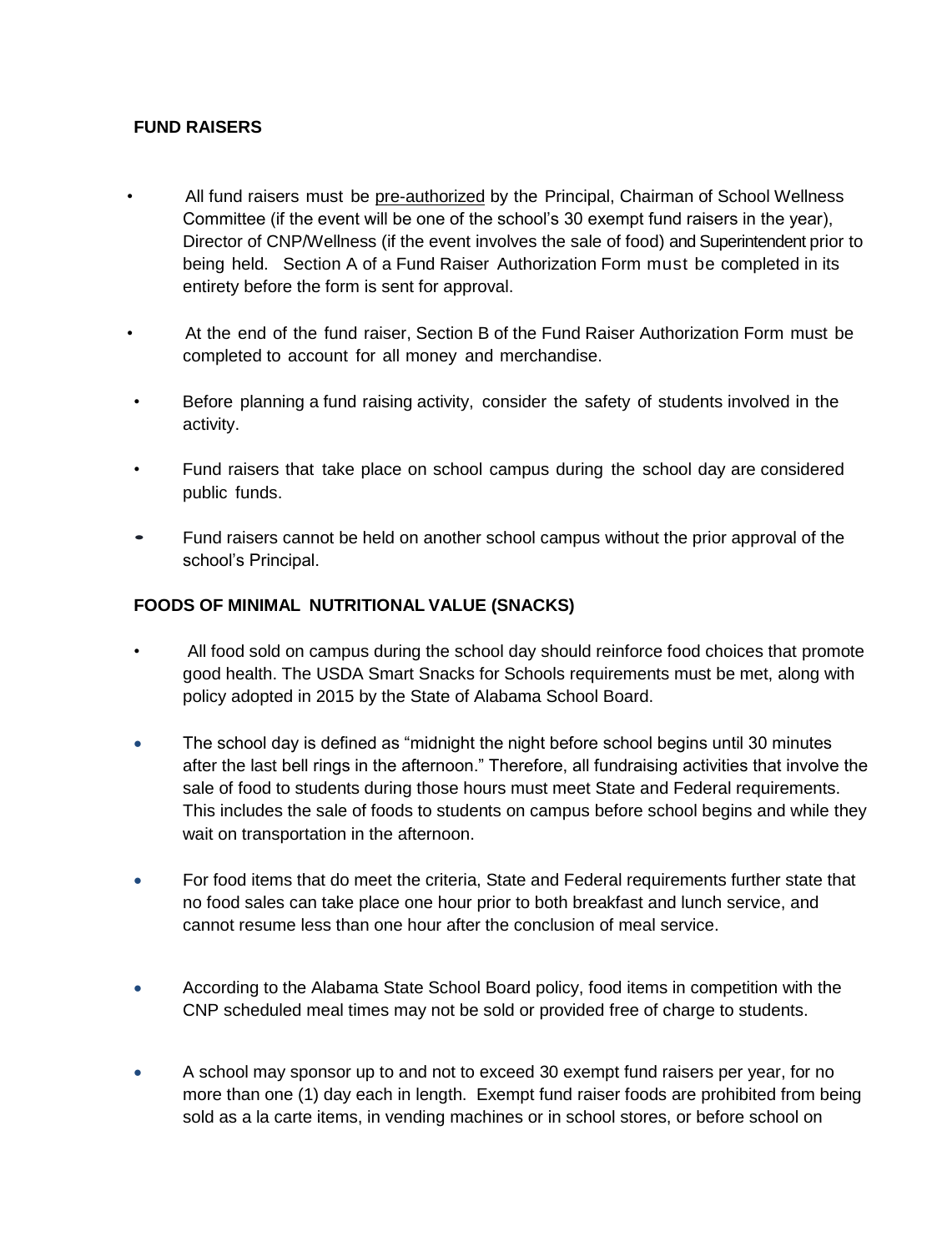school campuses. All requests for exempt fund raisers during the first semester must be submitted for approval by July 1, and requests for exempt fund raisers for the second semester by January 1, according to state policy.

 Events held outside the school day are not affected by these requirements. Boosters, school clubs, etc., are free to select items for sale for specific fund raising and concession sales as long as the activity does not conflict with this position.

# **GAMES OF CHANCE**

Tickets may be sold for the chance to participate in a game of skill. The game of skill should be the determining factor in the awarding of a prize. The outcome of the contest should depend primarily on the element of the participant's skill rather than chance.

*"A school board may sell tickets for the chance to participate in a game of skill, with the winner of the game awarded a substantial prize, so long as the outcome of the game does not depend in a material degree upon an element of chance.*

*The question of whether the outcome of such a game depends in a material degree upon an element of chance must be decided on a case-by-case basis."* **(AG Opinion 89-00168)**

Purchases of prizes should follow purchasing procedures. Cash should not be used to purchase prizes.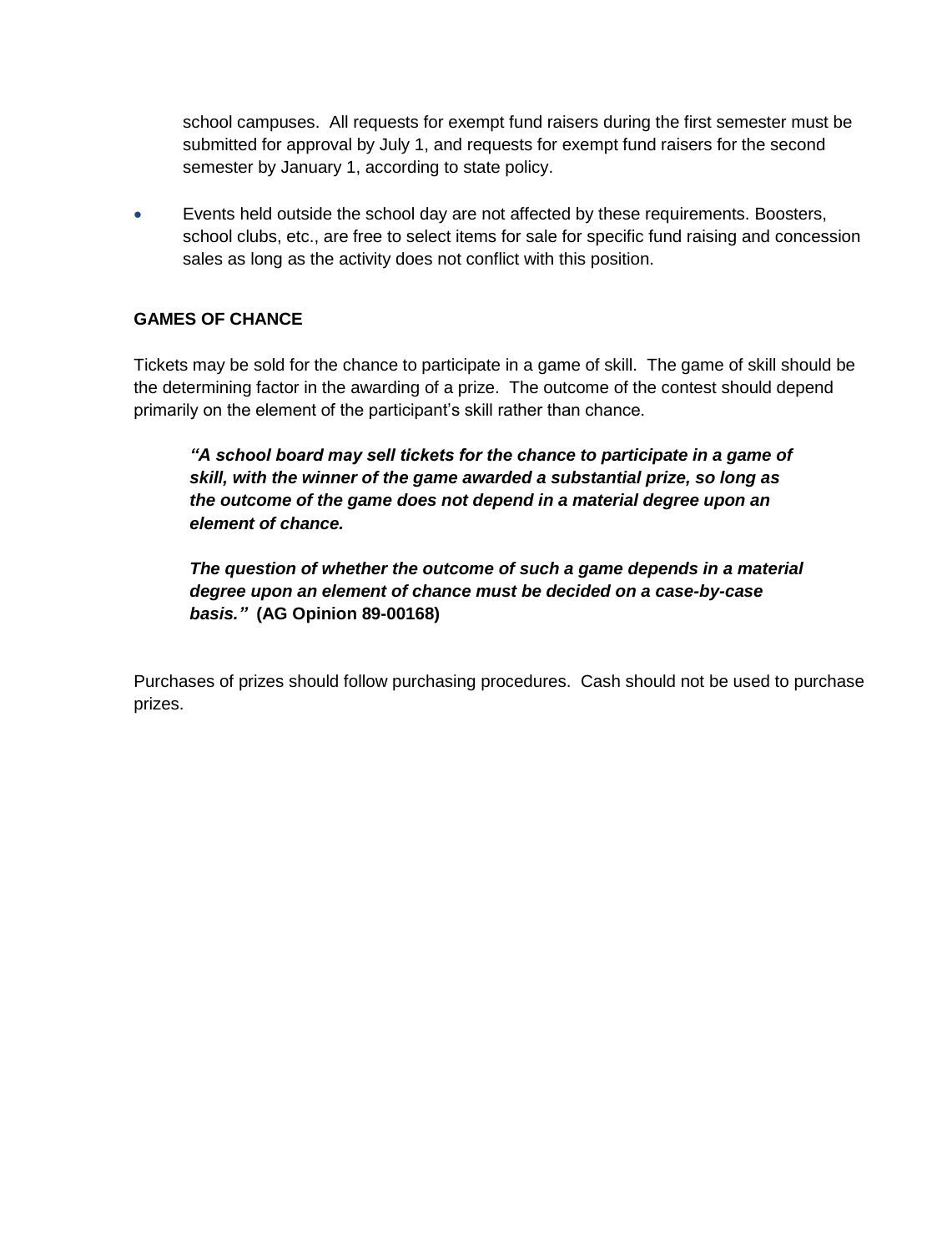#### **ALABAMA ETHICS LAW**

The Alabama Ethics Law applies to Public employees and violations can result in criminal liability. Anyone employed by the state, county, or municipal level of government is considered a public employee. ALA Code 36-25-1(25}, The law also covers family members of public employees to mean the spouse, dependents, adult children and his or her spouse, a parent, a spouse's parents, siblings and their spouses. ALA Code 36-25-1(13} and (14}

The Alabama Ethics law states that public employees cannot use their position for personal gain and cannot use public resources for personal use. It also prohibits conflicts of interest. Furthermore, it states that public employees cannot solicit or receive a thing of value because of their position. Public employees cannot accept anything to influence their official actions.

Act 2012-433, August 1, 2012, The Alabama Ethics Law defines deminimus value at \$25 or less per occasion or an aggregate of \$50 per year from a single provider or as may be prescribed by the Ethics Commission.

Booster Organizations and Other Parent Organizations have been identified by the Alabama Ethics Commission as a single entity or as one provider. Therefore, Booster Organizations and other Parent Organizations are not allowed to give any public school employee more than the allowed deminimus value as stated above for personal use or as a gift.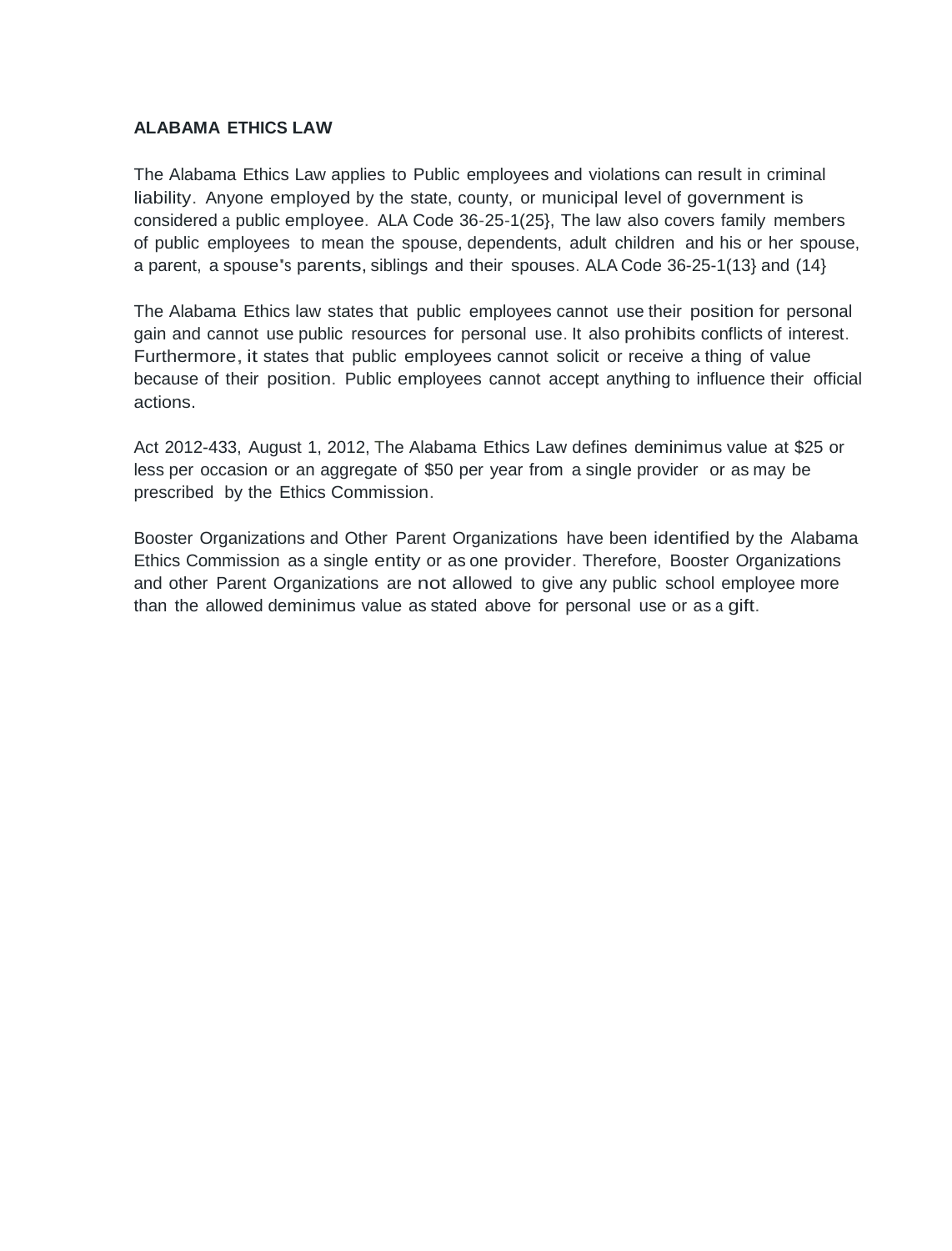#### **SYLACAUGA CITY SCHOOLS AGREEMENT FOR THE OPERATION OF**

#### **SCHOOL-RELATED ORGANIZATION OUTSIDE OF THE SCHOOL SYSTEM'S BOOKS (PTO)**

| Name & Address of Organization: Name & Address of Organization:                                                                                                                                                                |  |
|--------------------------------------------------------------------------------------------------------------------------------------------------------------------------------------------------------------------------------|--|
|                                                                                                                                                                                                                                |  |
| Purpose of Organization: National Contract of Contract of Contract of Contract of Contract of Contract of Contract of Contract of Contract of Contract of Contract of Contract of Contract of Contract of Contract of Contract |  |

**Describe the anticipated sources of income:**

**Describe the anticipated uses of funds:**

#### **Employer Identification No.:\_\_\_\_\_\_\_\_\_\_\_\_\_\_\_\_\_\_\_\_\_\_\_\_\_\_\_\_\_\_\_\_\_\_\_\_\_\_\_\_\_\_**

The above-named organization agrees to conduct its activities and operations in compliance with the Alabama Department of Education's *Guidelines for Financial Operations of School-Related Organizations* and the Board's *Booster and Support Organization Guidelines* including the following specific requirements:

- **1. The organization will comply with Internal Revenue Service requirements necessary for maintaining an** *Employer Identification Number*.
- **2. The organization will provide the audit reports of its financial operations on at least an annual basis**.
- **3. The organization will make its financial records available to the school's auditors or authorized school employees upon request.**
- **4. The organization will provide financial reports on a quarterly basis.**
- **5. The organization will provide proof of a current fidelity bond for the treasurer.**
- **6. The organization will not allow an employee of the above-named school(s) to lead a fund-raising activity or maintain accounting records or bank accounts for the organization.**
- **7. The organization will not provide any payment or benefit to an employee or officer (or family member) of the above-named school system in violation of state and federal laws.**
- **8. The organization will comply with district policies and procedures regarding receipting of funds and purchasing.**

| Name of Organization's Officer | Position | Date |
|--------------------------------|----------|------|
| Name of School Official        | Position | Date |

*This contract shall be returned to the school principal within 20 days. The following items shall be enclosed with the contract: list of officers, a current financial statement and proof of fidelity bond for the treasurer.*